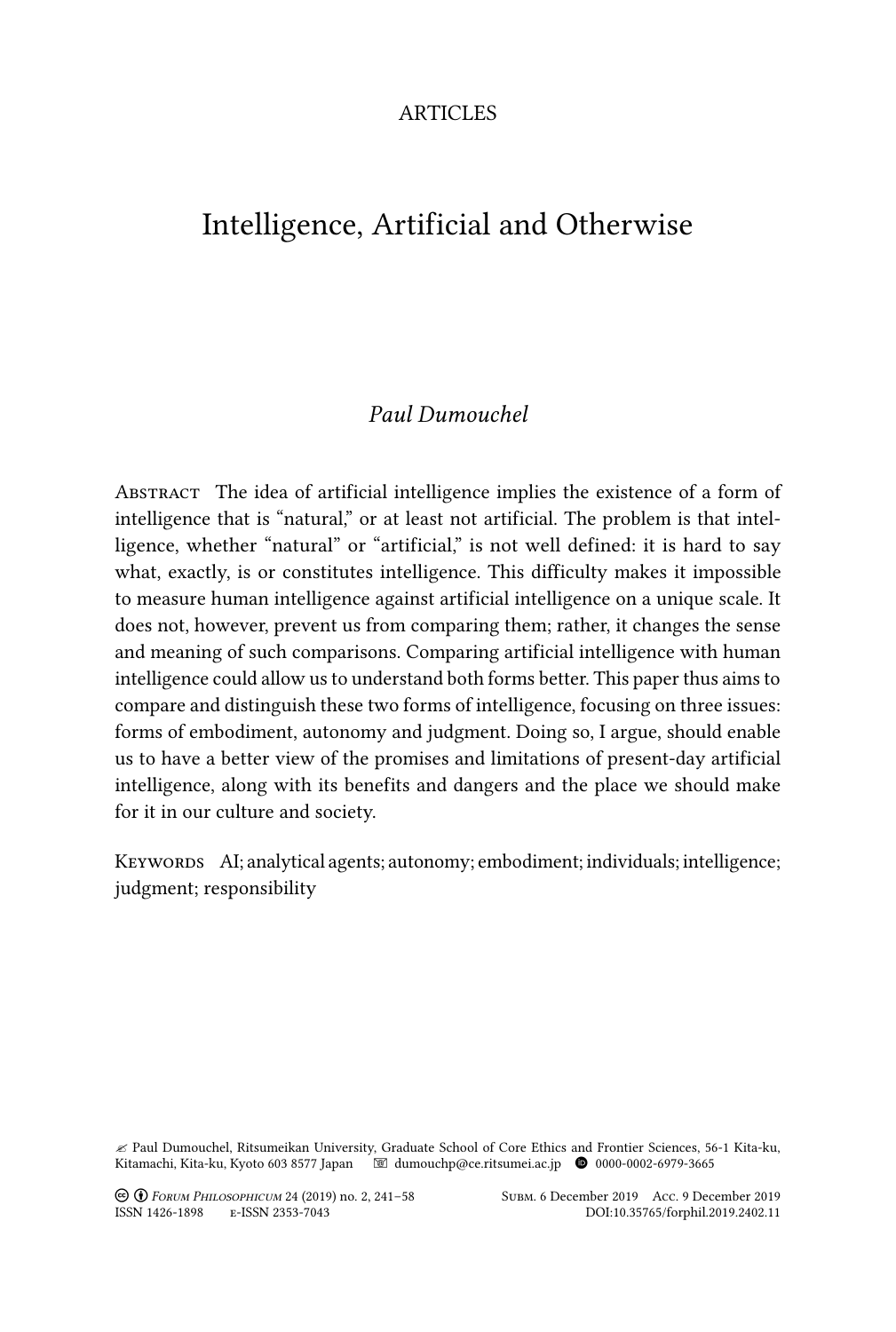### WHAT IS (ARTIFICIAL) INTELLIGENCE?

Human intelligence is notoriously hard to define. What does it mean to say that an answer is intelligent, or that a person is brilliant, apart from the fact that the answer is unexpected and striking, or that the person who found it had access to only a small part of the relevant information? Intelligence seems to fall within the category of those things of which we say "I can recognize it when I see it, but would not be able to define it." Perhaps as an attempt to overcome this difficulty, psychologists have devised many tests that aim at measuring intelligence. However, it is not entirely clear exactly what these measure. They have often been accused of bias, of favoring or discriminating against different racial or cultural groups, against women, or against those who are handicapped. Over many years, the highly polemical debates surrounding this have resulted in a proliferation of such tests, with different ones aiming to measure different forms or aspects of intelligence. In every case, what these tests target are various abilities, including the ability to reason, to understand, to store information, to analyze, to synthesize, to retrieve information, and to process auditory or visual stimuli. They measure the speed of processing and decision time, reading and writing ability, quantitative reasoning, and short and longterm memory. Intelligence so conceived would appear to be reducible to a collection of loosely related cognitive abilities, yet the tests are such that together they yield a unique measure, the IQ level, which is viewed as being related to certain types of behavior or conducive to particular valued social ends. For example, variance in IQ is correlated with, among other things, income, job performance, academic success, criminality, juvenile delinquency, teenage pregnancy, and so on.

"Intelligence" as applied to humans, then, is certainly not a well-defined term. It does not correspond to a single unified capacity or faculty. Rather, it refers to a cluster of different abilities that are deemed necessary to achieve some desired objective like academic or economic success. However, because we, as individual human beings, are the bearers of this intelligence, and because intelligence tests yield a single measure, it is nonetheless commonly thought of as just one single coherent ability. Furthermore, because the tests provide a unique scale on which to compare different individuals as more or less intelligent, they encourage us to think that intelligence is itself something—a property that exists in itself, independently of the individuals who manifest intelligent behavior.

A somewhat similar, but nevertheless different situation arises in the case of AI. One generally recognized difficulty in this field is the presence of disagreement over what could count as a precise definition of artificial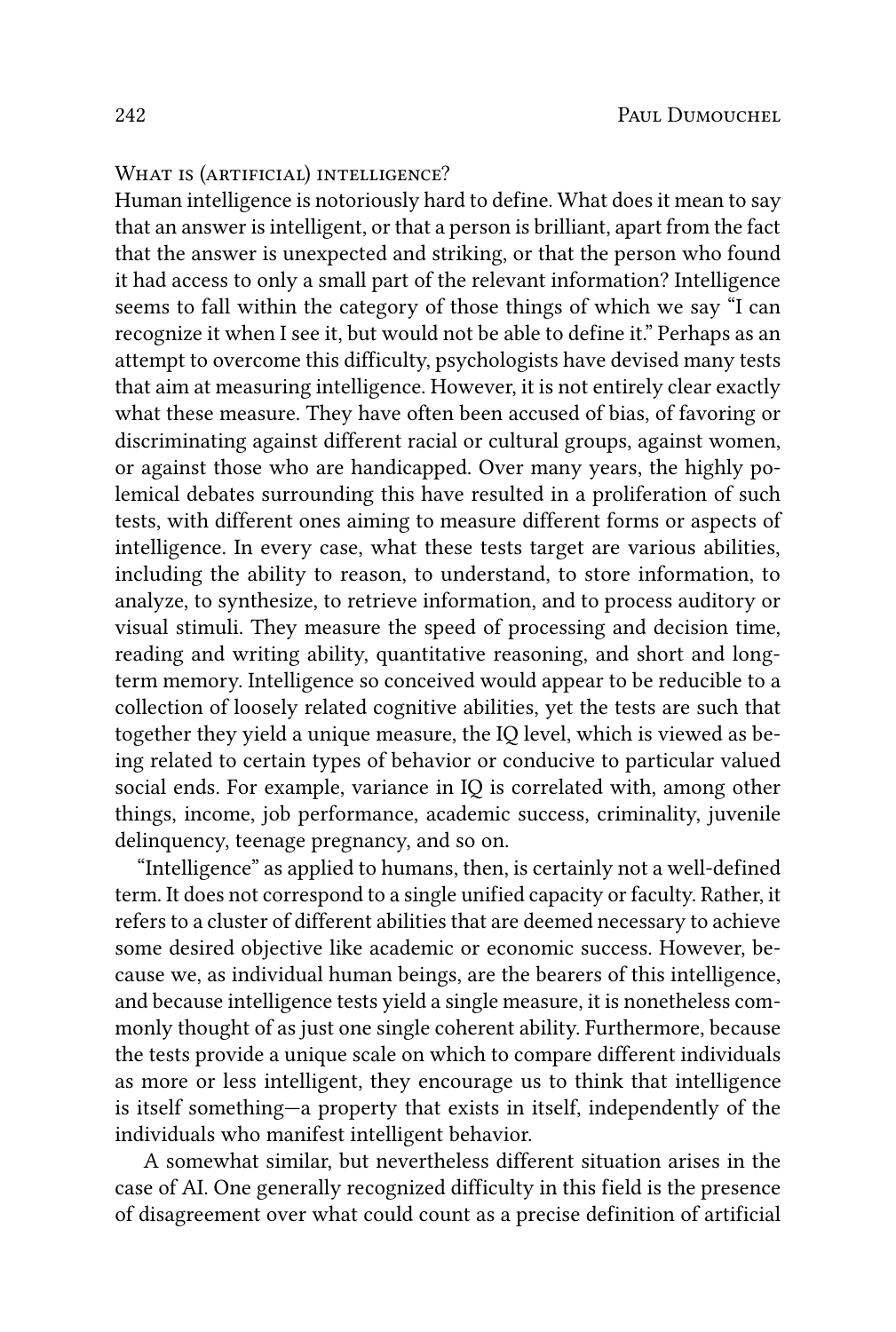intelligence. A common solution to this is to adopt a broad-ranging, highly inclusive definition. For example, the "One Hundred Year Study of Artificial Intelligence" project at Stanford University characterizes AI as

a set of computational technologies that are inspired by—but typically operate quite differently from—the way people use their nervous system to sense, learn, reason and take action.<sup>1</sup>

This lack of precision is actually in keeping with the original project of artificial intelligence. When, in 1955, John McCarthy, Marvin Minsky, Nathan Rochester and Claude Shannon introduced the term and proposed it as a new domain of inquiry, their goal was to explore what intelligence is by reproducing with the help of computers its various aspects, such as reasoning, perception, calculation, or memory. They took as a methodological starting point the idea that every aspect of learning, or of any other characteristic of intelligence, can be described so precisely that it becomes possible to build a machine able simulate it.<sup>2</sup> It is therefore hardly surprising that what today constitutes artificial intelligence is, in fact, a disparate and loosely connected set of computation-based technologies that try to "imitate" or "reproduce," or "are modeled on," various abilities that are typically associated with human intelligence. Yet, as in the case of human intelligence itself, people tend to construe artificial intelligence as something that it is simple and unified. Even so, instead of a particular faculty or ability, and perhaps because the "bearers" of that "capacity" are not in this case clearly recognizable individuals, they often view artificial intelligence as a special entity—something that exists in itself: "AI." Since they also consider that intelligence can be measured on a single scale, allowing us to compare and rate as more or less "intelligent" different "bearers" of intelligence, whether they be human or artificial, they conclude that it makes sense to compare and measure the relative "dimension," "force" or "power" of human intelligence and artificial intelligence.<sup>3</sup>

Artificial intelligence, then, like human intelligence, is not a well-defined category. It does not correspond to a single faculty, but to a collection of computational technologies inspired by some human cognitive abilities. It

- 1. See, https://ai100.stanford.edu/
- 2. Jean-Gabriel Ganascia, *Le mythe de la singularité* (Paris: Seuil, 2017), 75.

<sup>3.</sup> Examples of comparative measures of human and artificial intelligence, generally to our disadvantage, abound. See, for example, James Barrat, *Our Final Invention: Artificial Intelligence and the End of the Human Era* (New York, NY: Dunne/St. Martin, 2015) or Nick Bostrom, *Superintelligence: Paths, Dangers, Strategies* (Oxford: OUP, 2014).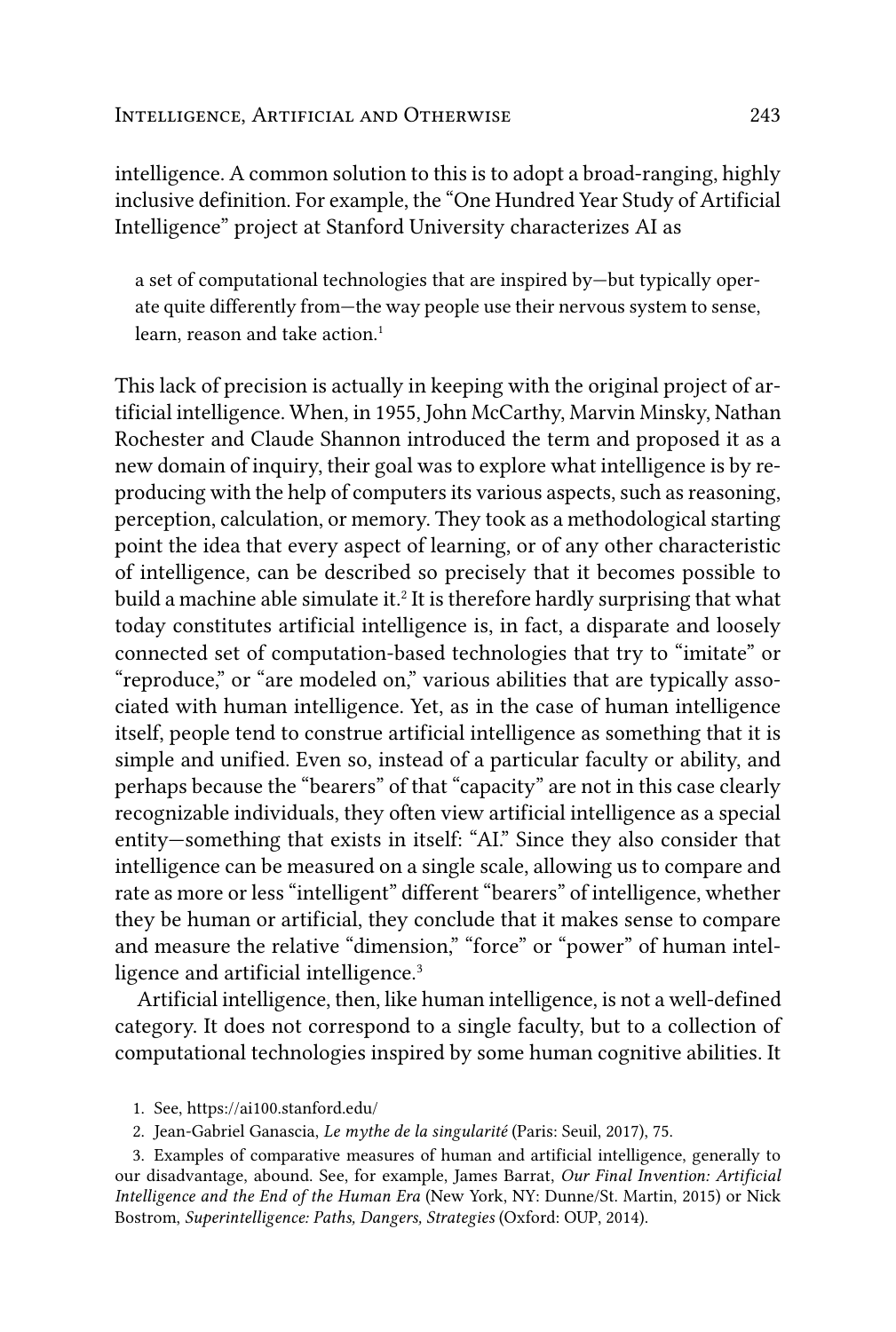comprises loosely related tools and methods: machine learning, deep learning, cognitive computing, data science, big data. These technologies not only aim to imitate or out-perform certain natural cognitive abilities, but also have as their goal allowing us to explore various domains of inquiry that would be closed to us in the absence of such tools—either for reasons of speed, or because we face other types of limitations. For example, we cannot directly explore the inside of a brain without destroying it, but artificial cognitive systems, such as fMRI allied to AI (deep learning), allow us to (re)create images from its internal functioning.<sup>4</sup> As with most tools, these ones are explicitly developed to do that which we could not do without them. Just as an airplane or a crane allows us to fly or to lift extremely heavy objects, thanks to artificial cognitive systems we are now able to accomplish tasks and operations which were unthinkable until recently. If computers were as slow and error-prone as we are when calculating, we would not have invented them—or at least, if we had done so, we would not use and rely on them as we now do.

It follows that in comparing human cognitive abilities and artificial intelligence, no general conclusions can be drawn, and, especially, that *there is no universal scale on which we can compare human and artificial intelligence*. Such comparisons are always local and partial. They bear on specific, often highly particular, abilities.<sup>5</sup> It also follows that questions such as "Can artificial intelligence surpass us?" are not well formulated, and thus are highly misleading, inasmuch it is already evident how they are to be answered: of course these artificial systems can do better than us. That, after all, is precisely why we have developed them: to calculate faster than us, to be able to react with greater precision to changes in the environment than we do, to detect and track small variations that we ourselves are unable to perceive. Asking a question whose answer is already obvious can be misleading, because it suggests that the latter sort of answer cannot be the right one, and that something else, something more momentous, must be going on. Yet if there is anything surprising here at all, it is surely just the extent of our

4. Guohua Shen, Tomoyasu Horikawa, Kei Majima, and Yukiyasu Kamitani, "Deep Images Reconstruction from Human Brain Activity," *bioRxiv*, accessed October 1, 2019, https://doi. org/10.1101/240317.

5. This is often evident in the way these comparisons are formulated or reported. It is claimed, for example, that an artificial system can diagnose cancer with as much accuracy as a trained physician, or that it can recognize the presence of a cat in an image with a higher rate of success than an average human. These achievements, however, correspond to highly specific capacities—a much more useful one in the case of cancer-detection than in that of identifying cats—and as such do not constitute forms of general knowledge.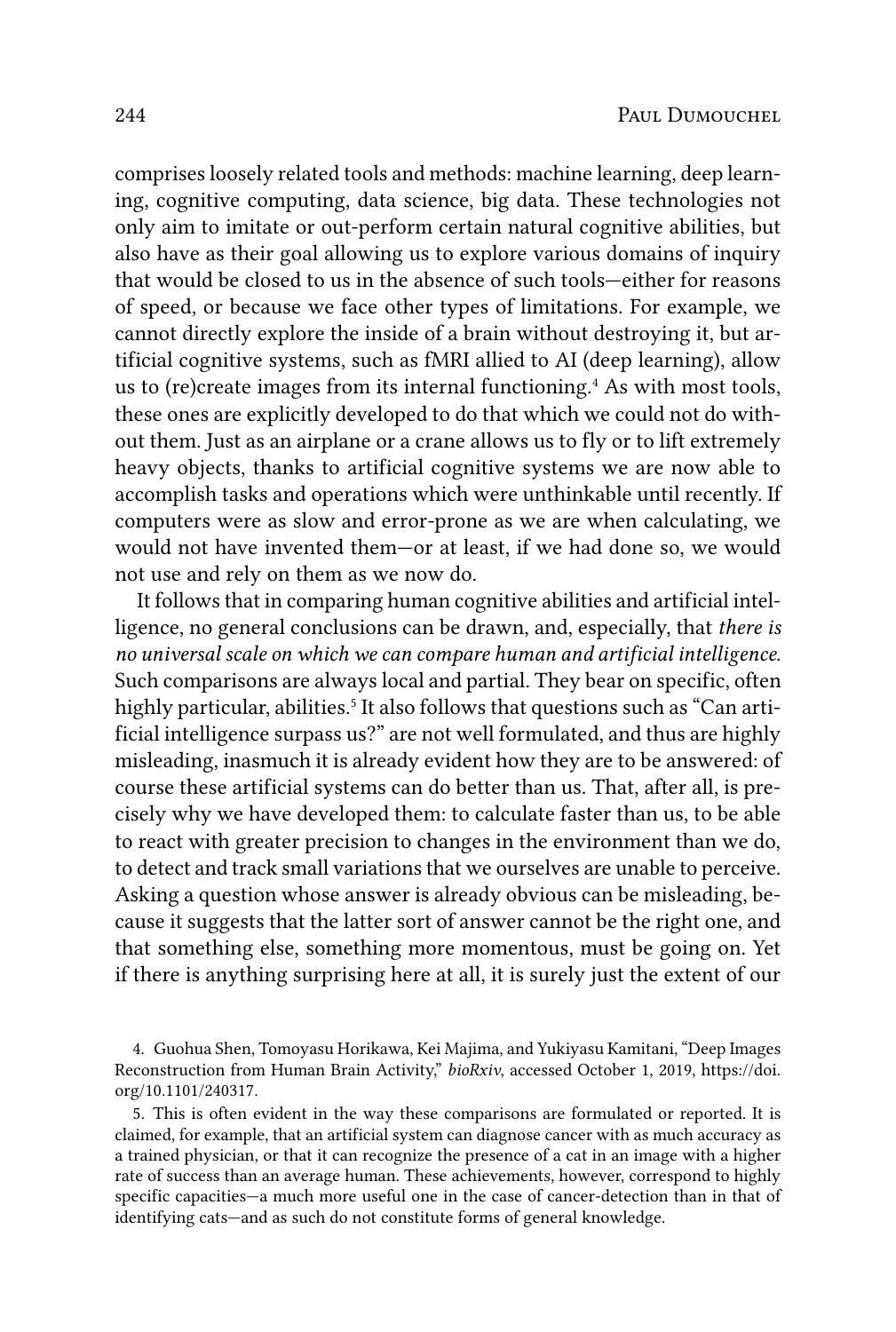own ingenuity. Such questions are not well formulated inasmuch as they suggest that we are comparing, with reference to a unique scale of gradational distinctions, the same property—intelligence—as manifested in two different but nevertheless equivalent bearers of it: namely, human beings and artificial systems. However, neither human nor artificial intelligence can be said to amount to a coherent and unified faculty, and nor is there any scale that would allow us to compare them *in toto*. This does not mean that there are no important and urgent questions to be asked concerning the place and role of these technologies in our world, but whether or not society will be taken over by some super-intelligent artificial entity that will enslave or even eliminate us is definitely not one of them. Questions such as this are nothing better than "opium for the people," serving as they do to distract us from the real matters of concern.

Once we abandon the fantasy of being able to measure as a whole the "strength" or "power"<sup>6</sup> of artificial intelligence compared to human intelligence, more interesting forms of comparison become possible. In the remainder of this paper, I wish to focus on three issues or aspects of the way intelligence is realized in humans and in many of the artificial systems we now build. The first is *embodiment*. To what extent is the way in which a cognitive system is embodied relevant to what it can (or cannot) do? What consequences follow from the different ways in which human and artificial systems embody intelligence? The second issue is that of *autonomy*. What does it mean to say that an artificial system is autonomous? Is this different from what we mean when we attribute autonomy to humans? In this section, I will also touch upon the question of moral autonomy. Finally, I will address the question of *judgment*. In the context of philosophy, this is an issue not often raised in connection with artificial intelligence. However, it is implicit in much of the literature that concerns itself with the consequences of the proliferation of artificial cognitive systems in such socially required areas as the legal sphere, job-candidate selection, performance evaluation, the screening of social-welfare applications, and so on.7 I argue that any deficiency or failure at the level of judgment such

6. The correct formulation would be "to measure intelligence in both human and artificial intelligence," but it is not clear what talk of the "intelligence of artificial intelligence" could mean. This difficulty illustrates my earlier point: namely, that intelligence is neither a "thing" nor a well-defined category.

7. See for example: Virginia Eubanks, *Automating Inequality* (New York, NY: St. Martin's Press, 2018); Mireille Hildebrandt, *Smart Technologies and the End(s) of Law* (London: Edward Elgar, 2016); Cathy O'Neil, *Weapons of Math Destruction: How Big Data Increases Inequality* (New York, NY: Crown Books, 2016).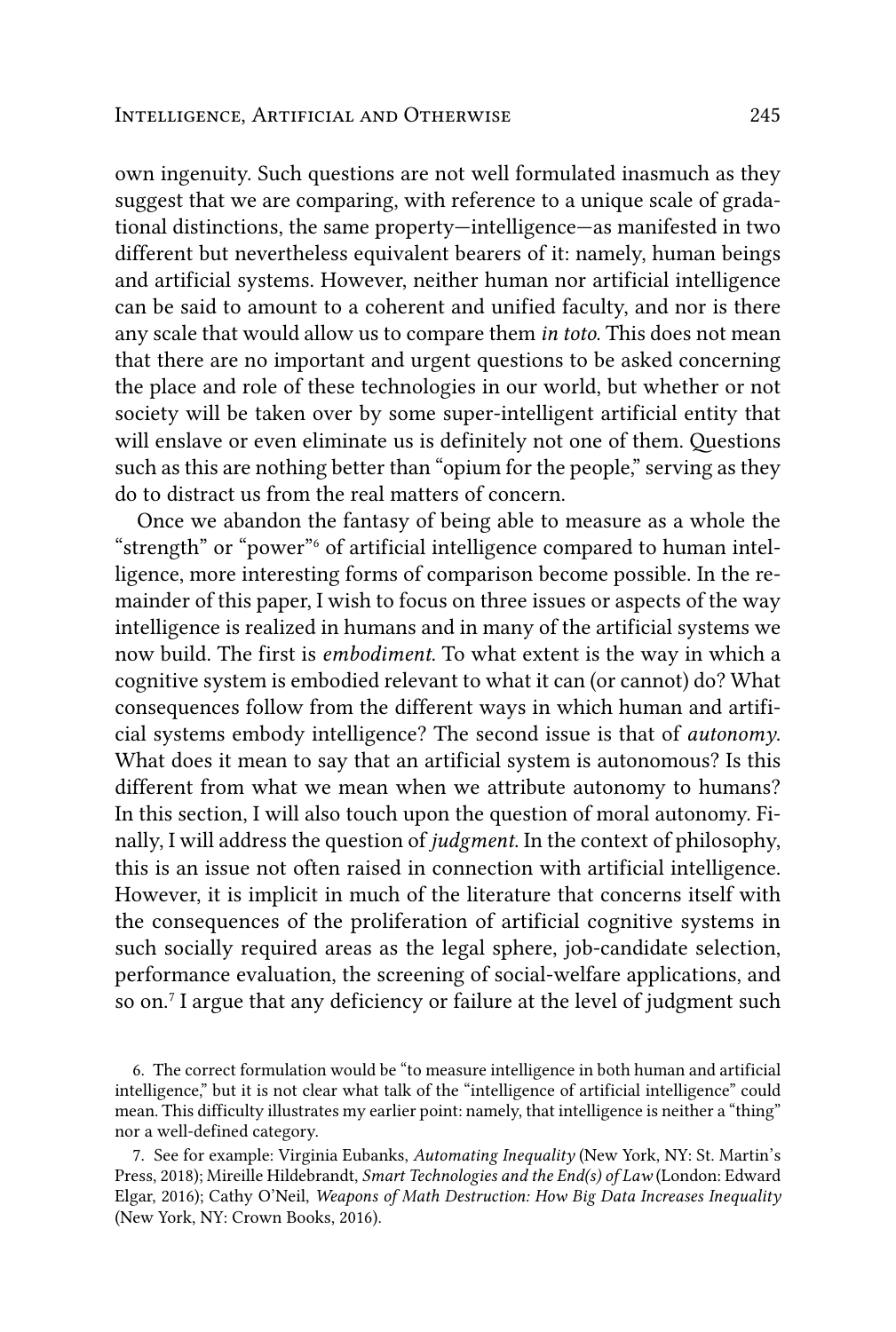as may be identified as common to different artificial systems constitutes a philosophical issue, and not merely a reflection of the narrow interests of those responsible for developing the systems in question.

As we shall see, the three issues of embodiment, autonomy and judgment are closely related, this being for deep philosophical reasons that have little to do with the debate about mind and matter. The differences between artificial and human intelligence to which I point do not reveal some ultimately unsurpassable limits pertaining to manmade systems. Rather, they reflect how these systems are made, something that partially depends on what we ourselves want from them. Whether, in the future, we might be able to create artificial cognitive systems whose form of intelligence would be closer to human intelligence is, I believe, an open question. My claims should therefore not be construed as reflecting some understanding of the definite characteristics of artificial systems *per se.* Instead, they seek just to illustrate some features of present-day artificial cognitive systems—ones that are important, and which are, I argue, also consequences stemming from our own choosing of certain forms of embodiment and of autonomy for these artificial systems.

#### **EMBODIMENT**

Embodiment is now a major topic, and has come to define a significant new approach within, both cognitive science and philosophy.<sup>8</sup> It first appeared as a reaction to and criticism of the view that all cognition is computation. This computational view is implicit in the original project of artificial intelligence. The idea that we can reproduce all aspects of human intelligence with the help of computers implies, firstly, that there is nothing more than computation to human intelligence, as computing is all that a computer itself can do. Secondly, it also implies that whether the system which carries out these computations is a human brain, or an artificial system whose components are silicon chips rather than neurons, is a matter of little or no consequence for what it can come to know or how it arrives at this. Finally, it implies, at least implicitly, that as cognitive beings humans are—or can be reduced to—their brain as the organ that carries out computation, so that nothing else counts.<sup>9</sup>

8. See, for example, Anthony Chemero, *Radical Embodied Cognitive Science* (Cambridge, MA: MIT Press, 2009); Rolf Pfeifer and Josh Bongard, *How the Body Shapes the Way We Think* (Cambridge, MA: MIT Press, 2007); James Stewart, Olivier Gapenne, and Ezequiel A. Di Paolo, *Enaction. Towards a New Paradigm for Cognitive Science* (Cambridge, MA: MIT Press, 2010).

9. For an analysis of this ideology—that humans are essentially their brain—and its history, see Fernando Vidal and Francisco Ortega, *Being Brains. Making the Cerebral Subject* (New York, NY: Fordham University Press, 2017).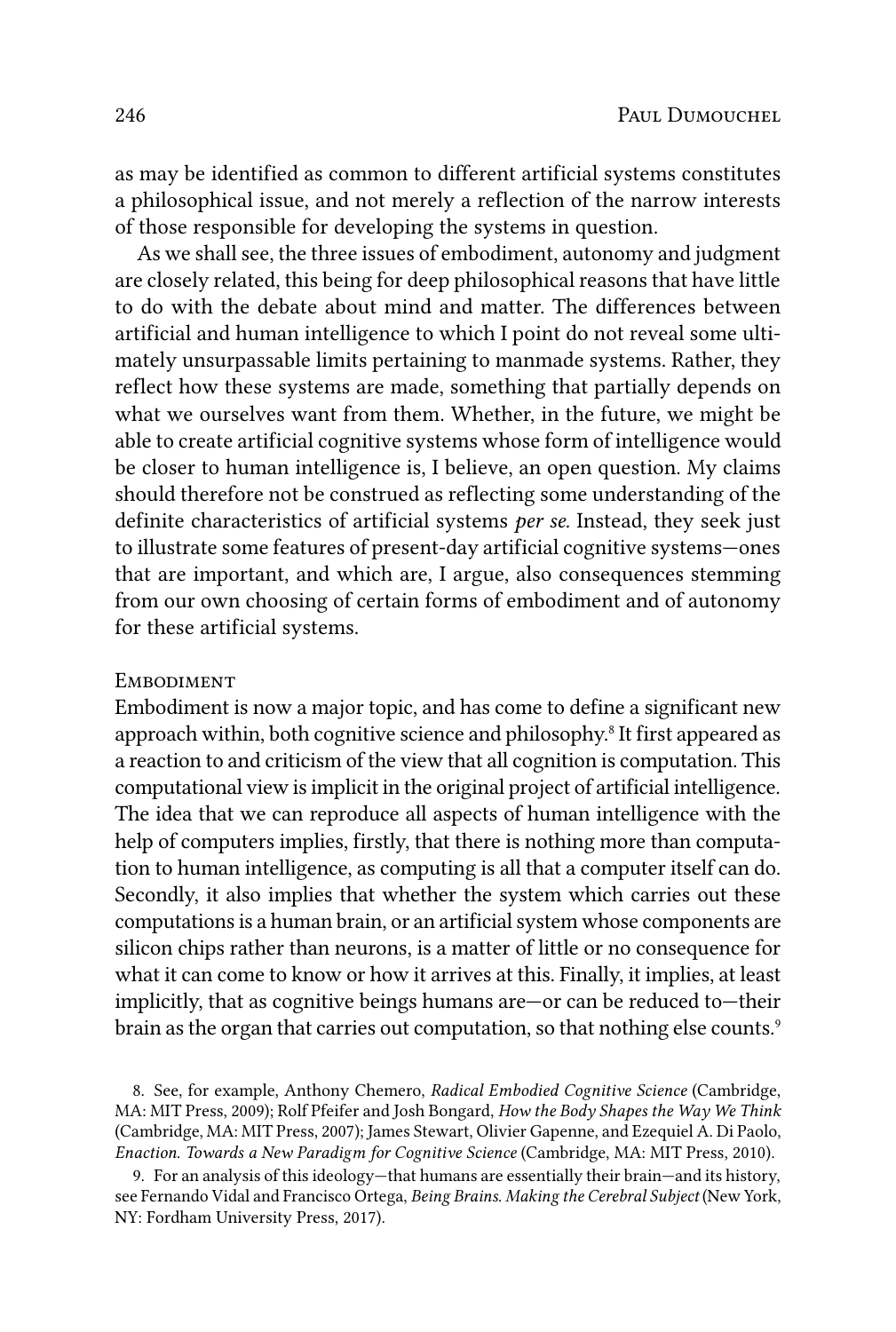#### Intelligence, Artificial and Otherwise 247

Embodiment, construed as a research project, rejects these presuppositions. It argues that there is more to cognition than computation, and that we are more than our brains. The body, the material that gives shape and makes real a cognitive system, is not like a dress or suit that the "mind" could change at will, but part and parcel of the system itself. It participates in what and how the agent knows, not as something external to the mathematically (computationally) defined cognitive system, but as what makes that cognitive agent what it is. Embodiment is thus the idea that the material, and not only the computational, dimension of a cognitive system—be it natural or artificial—is fundamental to the way in which it knows and participates actively in such knowing. This contribution at the material level, it is argued, is proof of the fact that there is more to knowledge than mere computation, and that as knowing subjects there is more to us than our brains.

Many artificial cognitive systems, in the sense of artificial agents that can know their environment and react autonomously to changes in the latter, are embodied in a very different way than we humans are. The point I wish to insist on here is not so much the contrast between the siliconbased hardware of computers and the neuron-based wetware of human brains. Embodiment, as I understand it, primarily concerns something else. The body of an agent is not simply the material stuff of which it is made: embodiment also refers to how the agent acts in the world and communicates (interacts) with others. From a philosophical point of view, what this means is that rather than construing the body as a prison for the soul, hiding the latter from the world, we should rather think of it in the opposite terms, as corresponding to my being in every sense of the term exposed to the world. An embodied agent is one who is in the world as an object and interacts with the world through this "objectivity." In a way, this is exactly what it means to be, or have, a body, as opposed to being, say, a purely mathematical object. The body which we are determines how we are in contact with the world and how we communicate with others. This applies not just to computers, but also to any other artificial cognitive system, as well as to all humans and animals. An agent only interacts with the world, and (in the sense that concerns us here) only knows it, if it exists as more than a mathematical object—if it is also all or part of a material system. Embodiment, construed as a research project, amounts to an exploration of the claim that the material realization of a system has important consequences for its cognitive capacities, so that cognitive agents that are embodied in different ways will have different cognitive capacities.

We humans, like many other biological beings, are embodied as individuals. That is, we are so primarily as distinct entities occupying different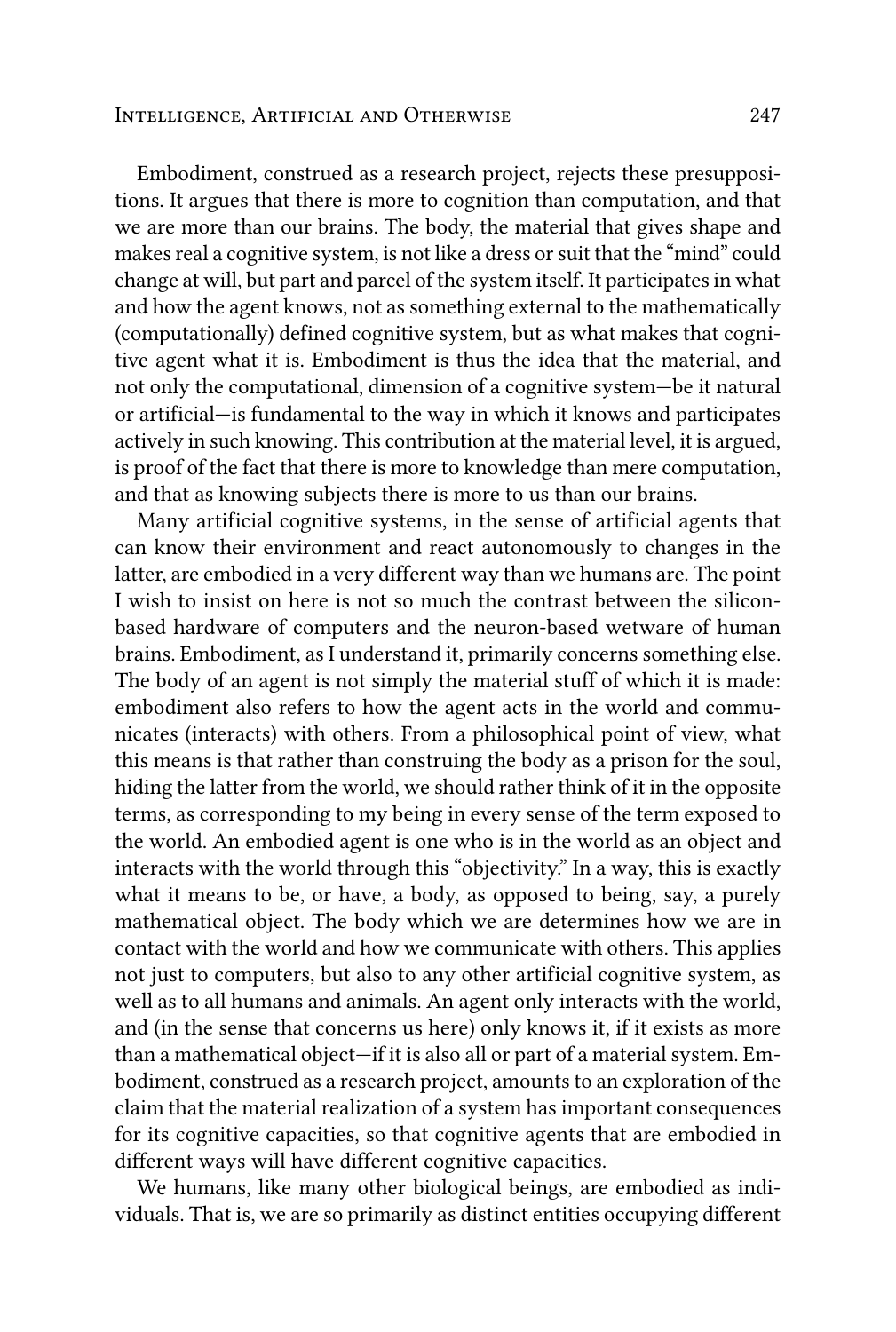places in physical space:<sup>10</sup> ones that cannot simultaneously occupy more than one place, that are to some extent bound to a given place, and that can only ever be in one particular place at a given time. This has important consequences for the way we know and are known by others. First, we are, and show up as being, independent loci of both acting per se and its initiation. The individual agent's presence in physical space is both necessary and sufficient for it to act, and where the agent is located in physical space is also where the agent acts. It may be argued that thanks to modern ICT resources—and perhaps, also, not so modern ones, such as letters—we can also act where we are not ourselves located. For example, I can sell stocks in London while sitting here at my desk in Montreal. This is sometimes true for some of us, but not for all; it is so only for those who have access to complex technical and social systems, in the absence of which such action at a distance is impossible. However, none of us can avoid acting where we are. Because our knowledge as individual agents is related to our ability to act, we are immediately interested and concerned by what we know. That is to say, our knowledge of the world involves each one of us individually in a particular way. For example, my knowledge of "wherethe-chair-is" is inseparable from, and colored by, my goal of sitting on or avoiding crashing into it. In consequence, distinct individuals inevitably embody different points of views on the world. Where we are concerned, knowledge is necessarily plural and contradictory.

This basic human characteristic—namely, individual embodiment—also plays a fundamental role in our moral life. Firstly, responsibility can only be attributed to human agents because they are individuals who act independently.11 That is also why it makes sense to encourage them to pursue certain courses of action and to avoid other courses of action. Secondly, the multiplicity of points of view which this form of embodiment of intelligence necessarily generates opens up a space of dialogue. Because, as individuals, we are individually interested in the world and involved in our knowledge of it, we will at times inevitably disagree, and can therefore criticize each other. Furthermore, individually embodied agents can be punished—something that is impossible for an agent not individually interested in the world.

10. This, of course, is not a definition of what an individual is, but it does seem that two distinct individuals must at least satisfy the basic condition of having different spatial and temporal coordinates. See Alexandre Guay and Thomas Pradeu, eds., *Individuals across the Sciences* (Oxford: OUP, 2015).

11. This is not a sufficient condition, but it is a necessary one.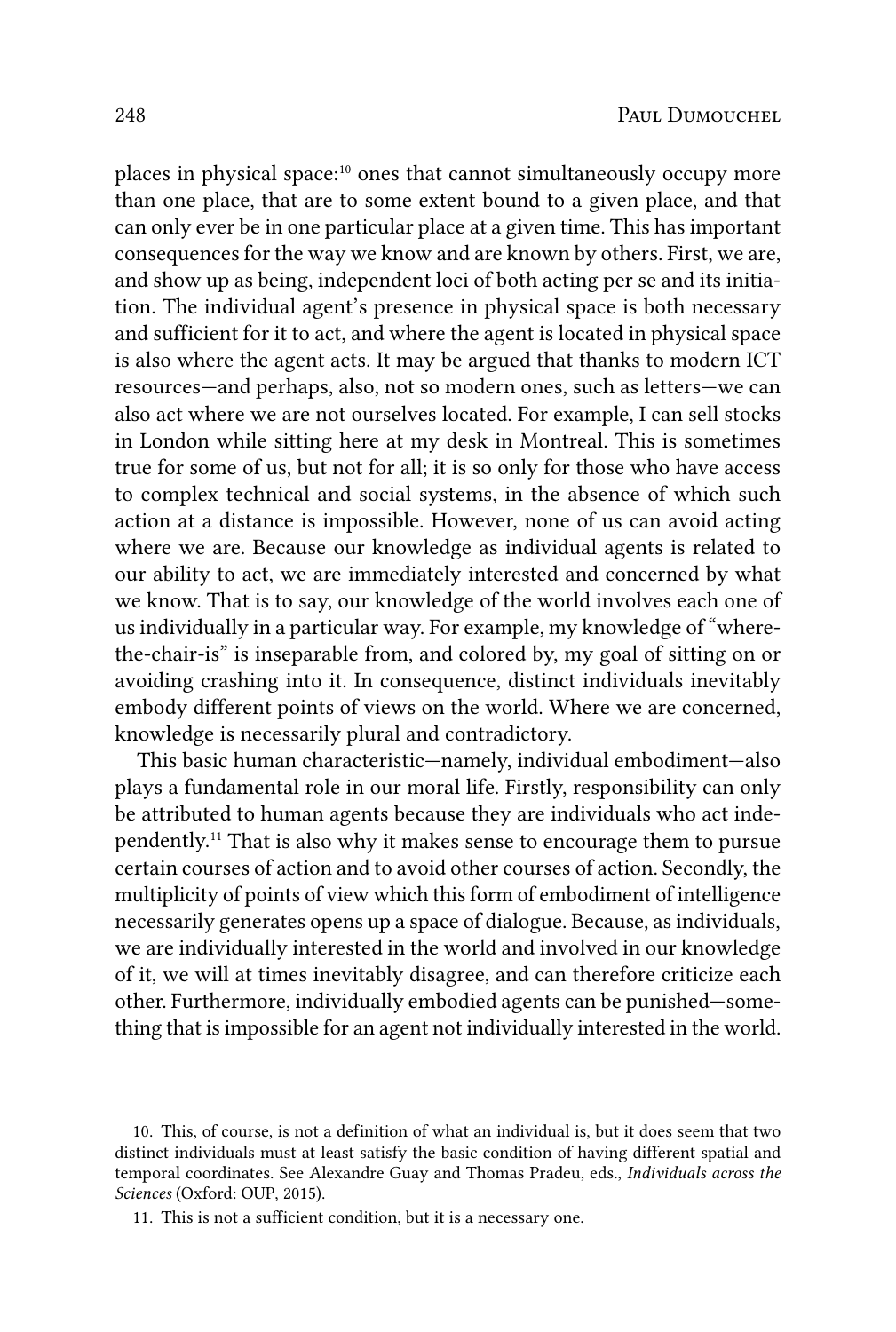Being individuals thus constitutes a certain way of being in the world that is inseparable from our particular ways of knowing it.

Of course, humans can also know the world in a more abstract way—one where they are only indirectly involved in the results of the inquiry. For example, I may investigate the influence of Hobbes upon Spinoza. This more abstract and objective form of knowledge can, nevertheless, also be of central importance to us, as when we try to develop objective and impartial moral knowledge. However, as Thomas Nagel famously argued in *The View from Nowhere*, an inescapable dilemma arises from the tension between this objective knowledge and individual experience.12 The main difference between Nagel's approach to this issue and my own is that he construes this tension as resulting from the difference between objective and subjective knowledge, while I seek to anchor the individual's point of view in the objectivity of the body, and insist on the plurality of such points of view. Central to my argument is not the subjectivity of my experience, but rather the objectivity of the fact that when I, or anyone, recognizes the face of someone, diagnoses a disease, or even simply determines the time of the next bus departure at the closest stop, where these are all things artificial cognitive systems typically also do, we as human agents are individually involved in what we know, whereas an artificial system performing an equivalent operation is not interested or involved in the knowledge it produces.

Artificial intelligence, in most cases, is not embodied *as* individuals, but rather embodied *in* systems, where it appears in the form of intelligent artificial agents (or data-driven agents). These agents possess neither individuality nor personhood. They are "analytical agents" rather than material entities. An analytical agent is primarily a mathematical object. It has an environment that is made up of data that represent some aspect of the material world, and the agent responds in more or less complex and autonomous ways to changes in that environment. The agent is part of a complex system that will usually connect together many different types of technology: some electronic and others mechanical, some cognitive and others social—for example, trucks and their drivers, or part of the banking system. This heterogeneous system provides the artificial agent with data, and is constituted in such a way that its (numerical) responses can have consequences in the world. The algorithm or section of code that processes data from the world with certain objectives in view is considered an *agent* because we attribute responsibility to it for whatever it is that the relevant

<sup>12.</sup> Thomas Nagel, *The View from Nowhere* (Oxford: OUP, 1986).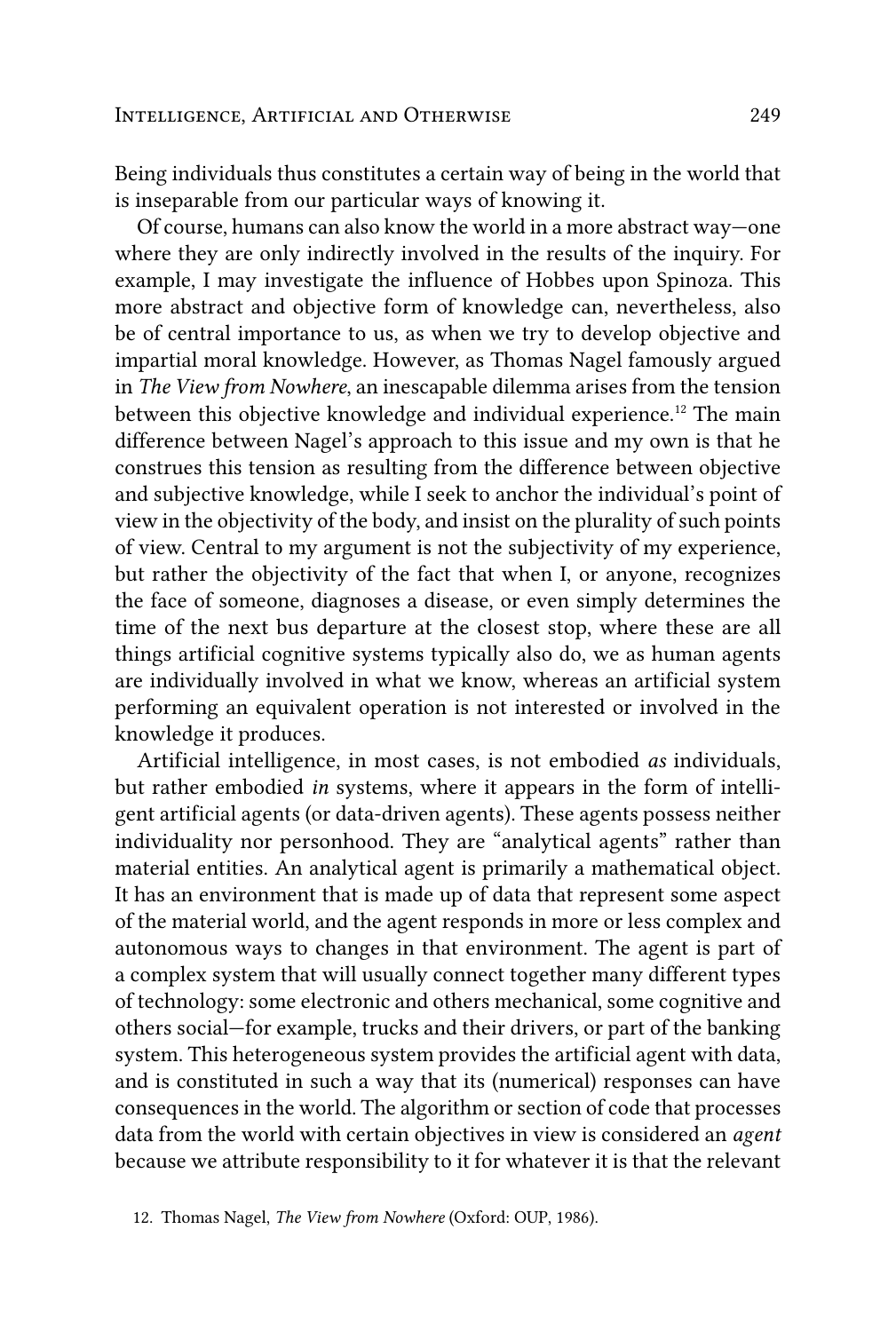systems do in the world, whether it be selling underwear, giving directions, allowing the withdrawal of money from ATMs, or performing diagnoses.<sup>13</sup> On many occasions, there will be more than one intelligent agent involved in obtaining the desired result. The agent is *analytical*, because without the complete system of which it is a part it would not be able to do anything at all—it would not be an agent. In that sense, it is not a real agent, for it cannot act without the whole system of which it is part. Unlike an individual agent that can act by itself, it is only the whole system here that can bring about any transformation in the world. It follows that there is no individual object in the world that corresponds to the agent: the agent is immaterial.

In such cases, which are the most frequently occurring ones, artificial intelligence is not embodied *as* something, but embodied *in* something: embodied, that is, in a system that it itself is not, or to which it does not correspond, yet without which it would not exist or, at least, could not actually figure in the world. In consequence, artificial agents who are analytically responsible for certain events happening in the world are invisible and radically anonymous, where they are the latter just insofar as they are not individual. Put another way, they cannot be individualized otherwise than as mathematical objects. It does not make any sense to ask who they are or where they are. Furthermore, the calculation of whatever function they determine may be distributed over many different physical places, in the internet or "cloud."

At least three important consequences follow from this strange form of embodiment. Firstly, when dealing with artificial intelligence we have the impression that we are faced with some kind of omnipotent and omnipresent invisible entity over which we have little control. The truth is, however, that we are dealing with numerous and sundry material and social systems devised by various persons, enterprises and administrations for different specific purposes: for example, to sell books, to track our movements, to filter job applications, for targeted advertising, to stop suspected terrorists, to control road circulation, to evaluate school teachers or welfare applicants, for targeted policing or political influencing, and so on. The extent to which we who are targeted by them have control over these systems does not depend so much on artificial intelligence as such, as on how they have been made, what the owners/developers wished to accomplish, and

<sup>13.</sup> Note, however, that from a causal point of view, the mechanical apparatus that pushes the money bills out so that you can take them is as important to the success of the operation as the system that verifies your password or the algorithm that "decides" that it is the rightful owner of the card who is making the request.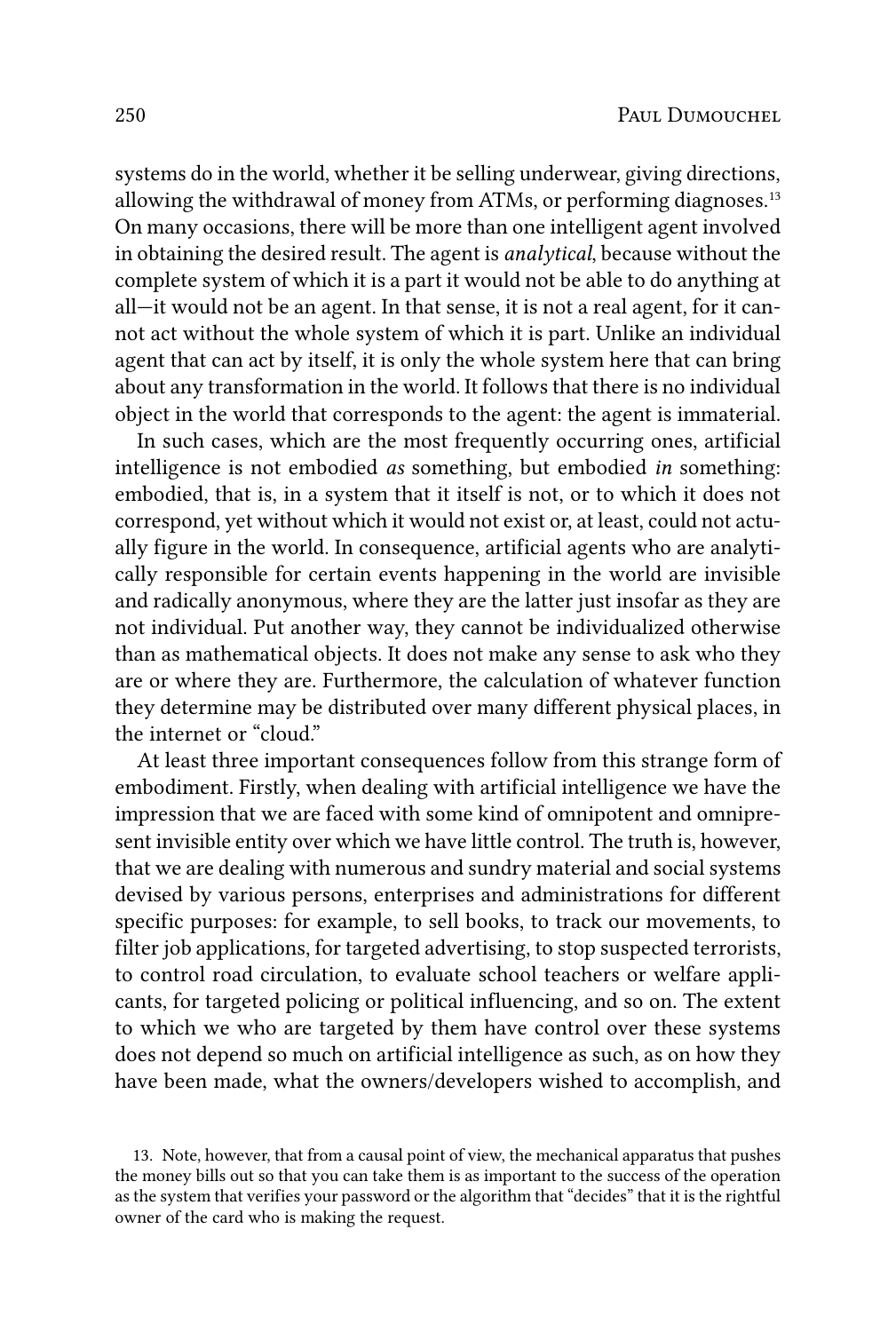how much room has been left for users to respond or simply opt out. All these technical issues actually reflect the social, commercial and/or political goals of those who adopt and promote these systems. They often also bear witness to their shortsightedness or their misconceptions concerning AI. However, these technical characteristics of the systems will invariably entrench or transform the power relations obtaining between users on the one hand and these dominant social agents on the other.

The second consequence to be noted is that unlike individually embodied agents, who inevitably provide a multiplicity of different and often contradictory points of view, an analytical agent that can deal with thousands or even millions of demands, faces, applicants or diagnoses will impose on all of them just one uniform point of view. There may be some circumstances where such homogeneity in the response constitutes an advantage, but that is certainly not always the case. Especially when the role of the system in which the artificial agent is central is to reject or dismiss people, or to constrain individuals' freedom, this absence of any "minority report" can have dramatic consequences. Interestingly, in Philip Dick's famous short story *The Minority Report*, there are three different individuals—mutants that can predict the future—who do not always agree in their predictions.<sup>14</sup> That plurality is essentially why there can sometimes be a minority report, but it is not the case here. The unicity of the point of view also limits how and what the artificial agent can learn. It can learn through reinforcement to do better what it already does, but in the social domain this improvement in its performance, as has been shown, often corresponds to a selffulfilling prophecy that makes the agent even more deaf to the claim of those who contest its decisions.15 What the system cannot learn is how to do something different while doing the same thing. What it cannot gain is a different point of view on whatever it is that it is doing. Here it is worth noting that although this is a technical limitation to the systems we are currently engaged in building, there is little basis for thinking that it is an absolute one affecting all artificial cognitive systems. The simple fact is that we do not want to have automated systems that can "change their mind."

Finally, invisible and immaterial analytical agents that cannot be individualized cannot and should not be held morally or legally responsible for anything. The systems of which they are part and which have consequences in the world are tools created by different persons to achieve specific goals. They are adopted, and implemented, by the same or by other

<sup>14.</sup> Phillip K. Dick, *The Minority Report* (London: Gollancz, 2002).

<sup>15.</sup> See Eubanks, *Automating Inequality*, and O'Neil, *Weapons of Math Destruction.*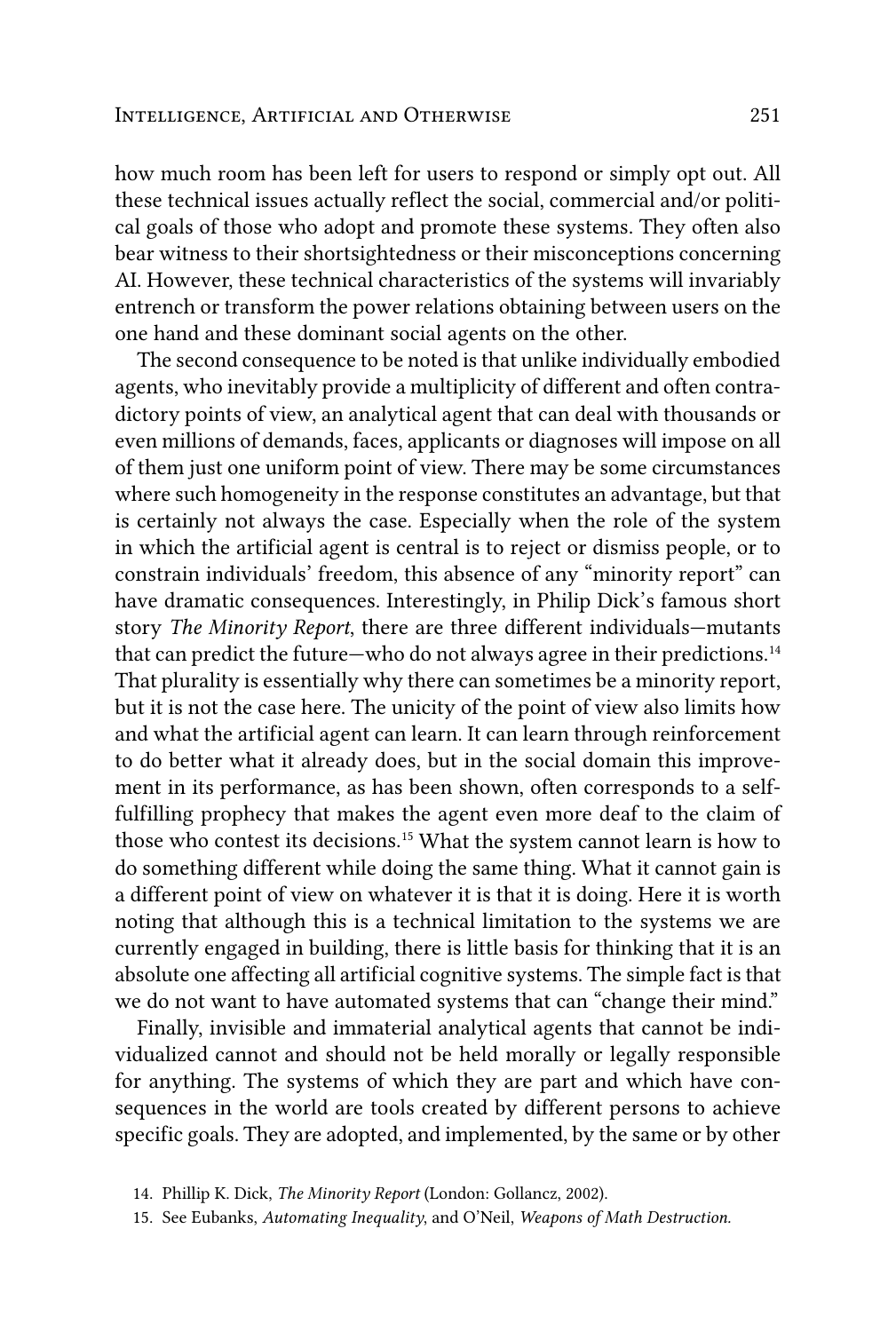persons for the sake of what they can do: for example, because employers wish to speed up their job applications selection process, or think that AI will make it more objective, or because the owners of trucking companies would like to reduce costs in the form of drivers' salaries and social benefits while also speeding up delivery times by avoiding limits on the number of hours of non-stop driving permitted, where all of this may be accomplishable through introducing self-driven vehicles. Therefore, if harm comes to others because of these tools, clearly it is not the tools themselves that should be held responsible, but rather, as is usually the case with any potentially dangerous technology, those who have decided to use them, who at least in terms of civil law remain accountable even when the damage caused has come about through no fault of their own. In fact, such systems cannot be held responsible because, as was indicated earlier, they are not individually interested in or concerned by the result of their own acting in the world. This as we shall now see, is closely related to our next feature: namely, autonomy.

#### **AUTONOMY**

What, it may be asked, if those artificial agents were autonomous? An analytical agent appears to be but a clog in a complex system, and no matter how sophisticated it may be, it is constrained by the objective pursued by the system as a whole. Its autonomy, then, however complex it may be, seems highly limited. However, what about a self-driving car that has to choose between harming a pedestrian or its passengers, or a military drone that autonomously recognizes its target, evaluates collateral damage, and decides whether or not to fire? Are these machines sufficiently intelligent and autonomous to be held morally or legally responsible for what they do (or don't do)? And are they not embodied differently than analytical agents?

The fact is, that like intelligence, autonomy is a rather ill-defined term and moral autonomy even more so.16 In robotics and artificial systems, autonomy is usually defined as the ability of a system to adapt by itself to changes in its surroundings. This entails that autonomy is never absolute. It is a relational property, relative to a given environment. Thus, a tiger that is autonomous in the jungle is not autonomous in a zoo, where it cannot satisfy its basic needs, and depends on its human keepers to survive. A robotic lawnmower, for its part, is only autonomous in an environment where there is an electric grid and a station where it can recharge its battery,

<sup>16.</sup> Paul Dumouchel, "Philosophy and the Politics of Moral Machines," *Journal of AI Humanities* (forthcoming).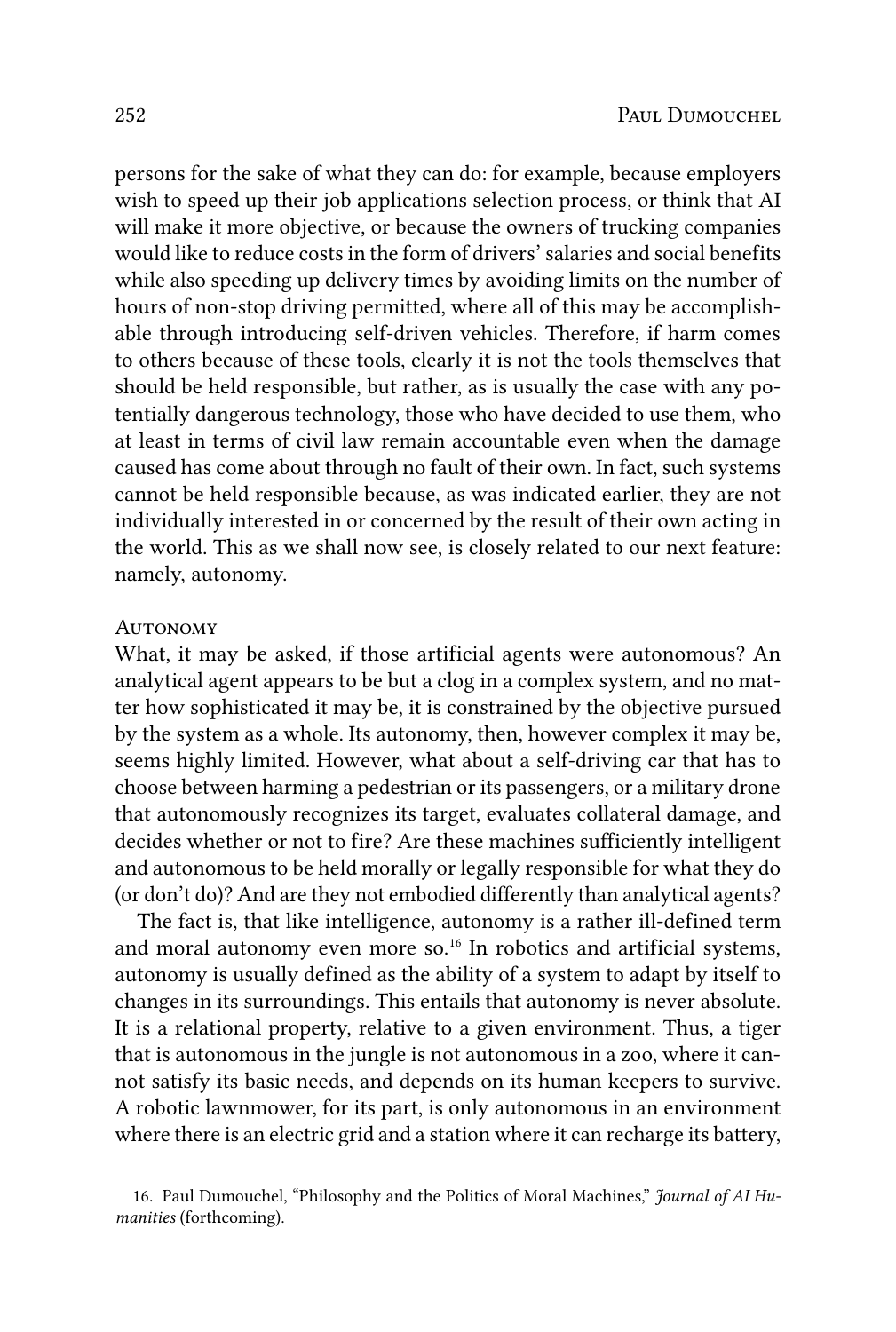and where the topography of the terrain is such that it can easily circulate between the grass and the recharging station. In the first case, the tiger can lose its autonomy when its environment artificially becomes excessively restricted. The jungle is replaced by some cage in a city zoo. In the second case, if we "open up" the environment, so to speak, the lawnmower appears less autonomous. It is seen to depend on some quite special manmade conditions that allow it to function properly. It is only in this artificially created surroundings that the robotic lawnmower can appear to be, and actually be, autonomous.

This is not entirely surprising. It reflects the fact that, unlike what is the case for a natural system, what it means for an artificial system to adapt to its environment is defined by its maker or programmer. While for a tiger to adapt means to survive and to reproduce, for a robotic lawnmower it means to mow the grass and, when necessary, to go by itself to recharge its battery at the appropriate station. An artificial system that "adapts" to its environment in that predetermined way acts autonomously. The domain of autonomy, or environment, of an artificial agent is always heterogeneously defined with a view to the task it is supposed to accomplish. Whether it be an autonomous car, a military drone, or an algorithm deciding simple cases in lower courts of law, such artificial agents will exert their autonomy in a domain that has previously been determined by their programmer or designer, who has also defined what it is for them to act adaptively. This domain is inevitably narrower and poorer than the environment in which we ourselves live, because for both technical and methodological reasons designers only include into the machine's environment those elements necessary for the system to accomplish the task for which it is designed. The system is simply blind to everything else: for it, those other aspects of the world do not exist.

The autonomy of a natural system, being an expression of the way natural agents are individually embodied, is inseparable from the latter. It reflects the fact that the agent is directly concerned or interested by the consequences of its actions in the world. Its autonomy is a means to the satisfaction of its own basic needs—something which is not the case with artificial agents. It is we, the designers and users who are interested in the consequences of the artificial agent's actions, who define what it is for an artificial system to act autonomously. Unlike a naturally autonomous system, an autonomous artificial agent is not interested as an individual in the consequences of its actions: it is we who care about these. The system is not itself concerned about the consequences of its actions in the world, and *nor do we want it to be so*. That is why it does not make much sense to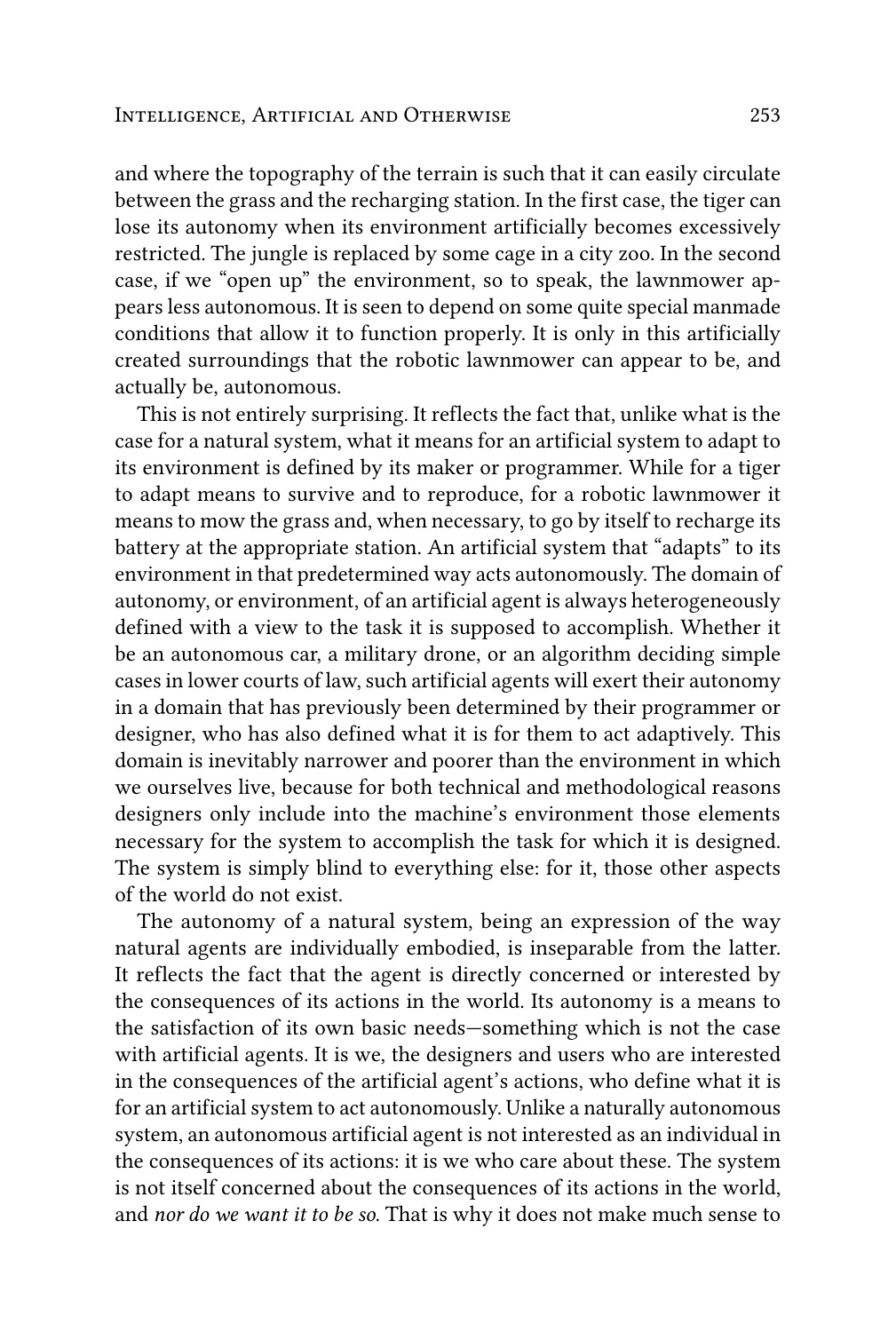think of artificial agents as having rights. Rights, as Joseph Raz argued, are essentially based on a person's needs. A right corresponds to a need that is so important and central to an agent that it becomes legally entrenched and morally foundational.<sup>17</sup> However, artificial agents do not have any needs that are proper to them as individual agents. They only have those which we determine are useful for them in relation to their accomplishing of whatever task we ourselves designed and defined them for. That is why, appearances notwithstanding, autonomous vehicles are not individually embodied, but rather, essentially, just analytical agents.

As L. Damiano and I have argued elsewhere, this is not an inevitable limitation where artificial systems are concerned. Rather, it reflects our own choices and objectives as designers of these systems.18 We do not want to create truly autonomous artificial agents, because we fear what the latter may do: in the main, we do not want robots and artificial agents that will do as they themselves think fit. We are not interested in artificial agents that will, like human workers, criticize us, or refuse to do what they are asked to do because they judge it to be morally objectionable or inappropriate to the task at hand, or simply feel they have done enough for today. We want artificial agents that will do what they are told, and were designed, to do. We want mechanical slaves, not morally autonomous artificial agents. We want artificial agents whose domain of autonomy is very well and precisely defined, where this rules out the possibility of their being morally autonomous.

There are many different definitions of moral autonomy; however, one of its central characteristics is that the domain over which it ranges cannot be precisely defined. It is open-ended. It follows that we cannot rule out *a priori* the possibility of our having, in the future, moral obligations towards artificial agents, and of them even becoming genuine moral agents themselves. Yet for this to happen, they would need to meet some requirements which the artificial systems which we currently interact with on a daily basis do not satisfy. Firstly, they would have to be interested in the world, and in the consequences of their actions, in a specific way: the world and their actions would need to concern them individually—which is another way of saying that being individually embodied, they would have to be *ends in themselves* rather than merely means to an end. This is a minimal condition that is necessary, but probably not sufficient, for

<sup>17.</sup> Joseph Raz, *The Morality of Freedom* (Oxford: OUP, 1988).

<sup>18.</sup> Paul Dumouchel and Luisa Damiano, *Living with Robots* (Harvard MA: Harvard University Press, 2017).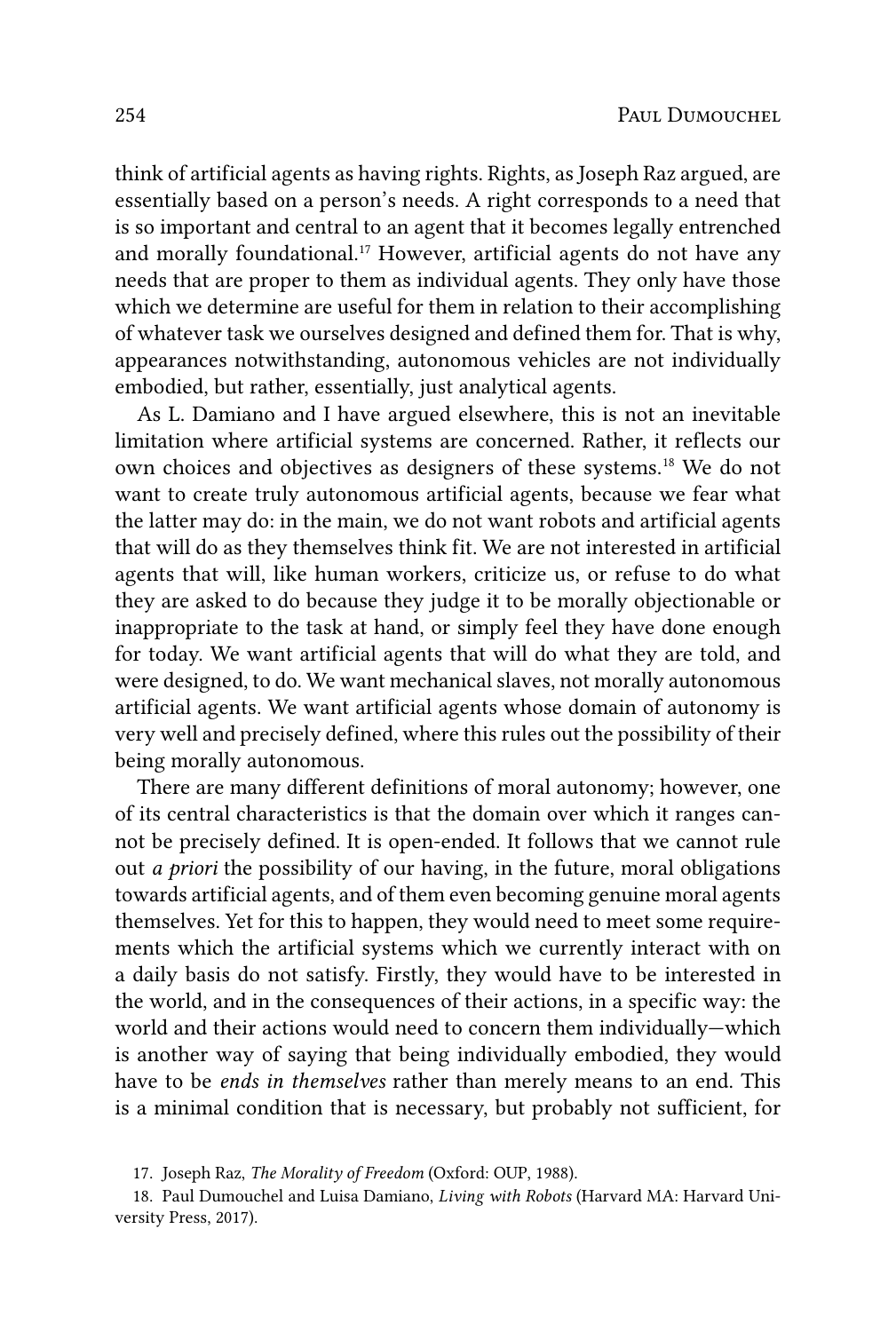defining them as moral patients—though certainly not as moral agents. We have moral obligations towards moral patients, even though they do not have any towards us. Because they would be ends in themselves, such artificial agents—just like a dog or an endangered species—would have to be taken into account for the sake of themselves, and given at least some weight when we ask "if the maxim of our action can be transformed into a law of nature.

A morally autonomous agent is one that submits to obligations that, unlike a law of nature, bind the agent, but do not determine its actions. A moral obligation differs from a law of nature in that it does not necessarily bring about a certain state of affairs. This is implicit in Kant's distinction between acting morally and acting in conformity with the moral law. At this point, all moral machines and ethical robots have been designed or imagined as being programmed to act in conformity with the moral law, usually understood as some version of utilitarianism—but there are none that can act morally. Acting ethically, for such machines, is to follow, i.e. to be enslaved to, the (ethical) rules which they are programmed to obey.19 However, a person or an artificial agent only acts in a morally autonomous way if that agent could have acted otherwise—that is to say, if it could have acted immorally instead.20 This is what present-day moral machines cannot do; they must follow the moral rules they have been programmed to respect.

Finally—and this brings us to our last feature, which is judgment—a morally autonomous person is one who can recognize that another (be it a person or, perhaps, an artificial agent) has a legitimate claim, even in the absence of any pre-existing moral norm that justifies or grounds that claim. This idea is to be found, for example, in Sen's notion of being "against injustice," which argues that we can recognize injustice in the absence of any theory which defines a given state of affairs as unjust.<sup>21</sup> It is also at the heart of Bergson's concept of "open morality" as opposed to "closed morality." A morally autonomous agent in this sense will be one who is not enclosed within the rules of existing morality: one who does not think that all there is to morality is the satisfaction of a finite set of rules, and who, like the good Samaritan, is able instead to recognize that others can have legitimate claims even when these go against existing rules.

<sup>19.</sup> Ibid., 170–95.

<sup>20.</sup> Note that a similar requirement applies to law, as Mireille Hildebrandt reminds us. What distinguishes law from technological normativity is that it can be resisted. See Hildebrandt, *Smart Technologies and the End(s) of Law*, 296.

<sup>21.</sup> Amartya Sen, *The Idea of Justice* (Harvard MA: Harvard University Press, 2009).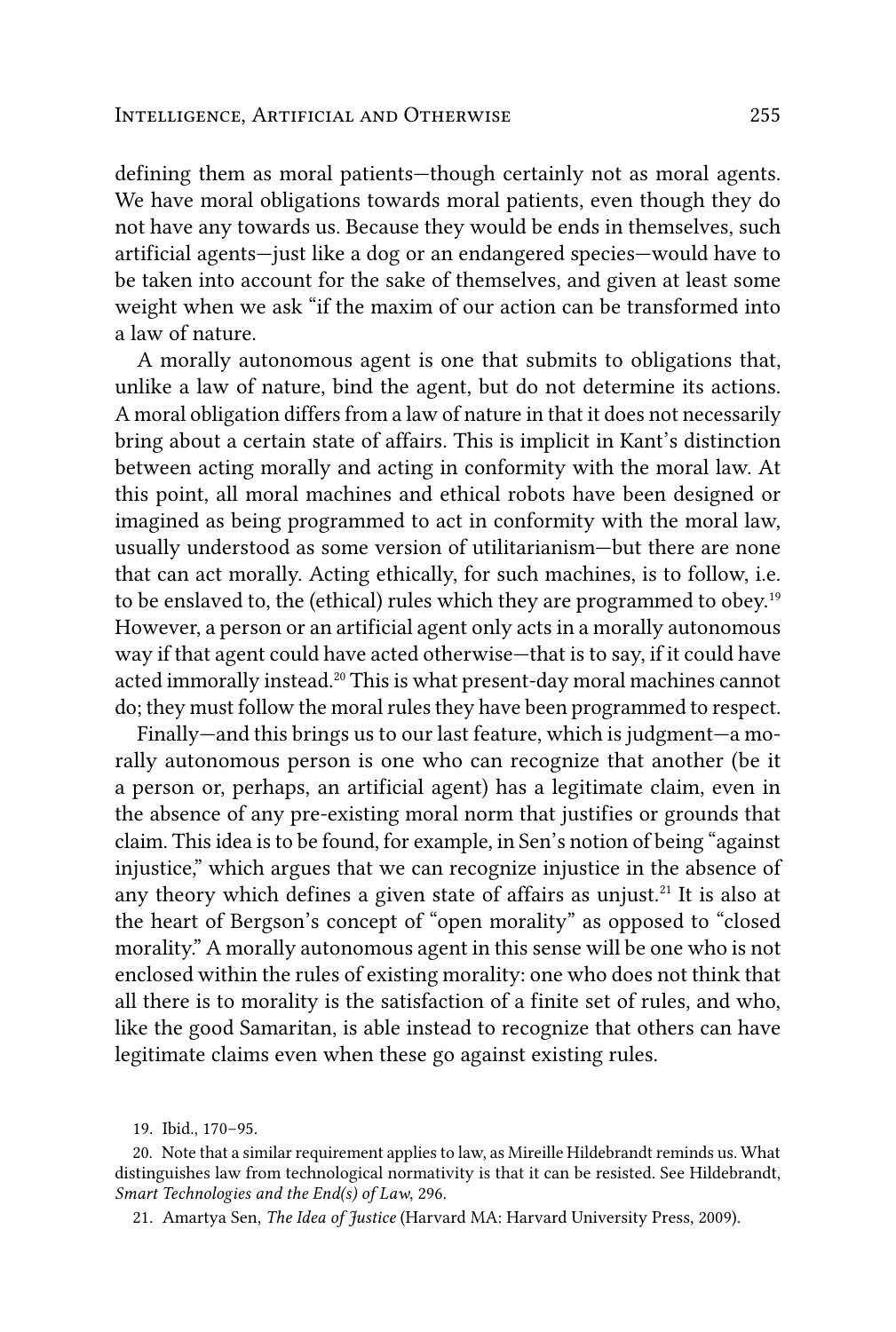#### **JUDGMENT**

To put the point we have just been making another way, a morally autonomous agent will be one that can *judge* that a situation is unfair, unjust, illegitimate, or morally wrong even in the absence of a rule that defines it as such. It is also one that can *judge* that something is appropriate, wonderful, or what morally needs to be done, even in the absence of any rule or prior example showing that this is the right thing to do. As Alessandro Ferrara reminds us, this ability to judge in the absence of a rule lies at the heart of Kant's conception of aesthetic judgment, and he argues that it also grounds a fundamental form of moral normativity.<sup>22</sup>

To judge, in one sense, is to apply a rule, and this is something that artificial cognitive systems can often do extremely well. But in another closely related sense, it is to be able to know when a rule is applicable and when not. This latter is something artificial systems have a lot more difficulty doing. We need to predetermine the type of cases to which the rule applies, and this will rest, in turn, on another rule. At some point, however, the regress must stop, and we come to a point where there is no rule for how to apply another rule—so we need *judgment*. Therefore, judging in this sense is to some extent always done without a rule: that is to say, not necessarily in the complete absence of any rules, but at least partially outside of them—even if just to determine whether some rule applies to this set of circumstances or not.

Finally, while the two meanings given above both involve realizing that something counts as an instance of a (pre-existing) rule, to judge can also sometimes mean discovering the rule in the example. This last meaning of the term is how Kant conceived of aesthetic judgment, and it corresponds to what Ferrara defines as *exemplary* validity. An exemplary action, or work of art, constitutes an exception or transgression, something that does not fall under existing rules, and which becomes the guiding principle or paradigm of a new rule. It asserts itself, and is recognized for its value, over against (or at least outside of) existing rules. In this sense, actions and decisions of exemplary quality lie at the heart of our moral and cognitive progress and discoveries. Now what interests me, and what I believe to be central in the context of this last meaning of the term, is the contradictory aspect of the cognitive operation involved: to judge in this sense requires one to recognize that something contradicts or falls outside of the rule, and yet not simply discard it as meaningless or a purely negative instance

<sup>22.</sup> Alessandro Ferrara, *The Force of the Example. Explorations in the Paradigm of Judgment* (New York, NY: Columbia University Press, 2008).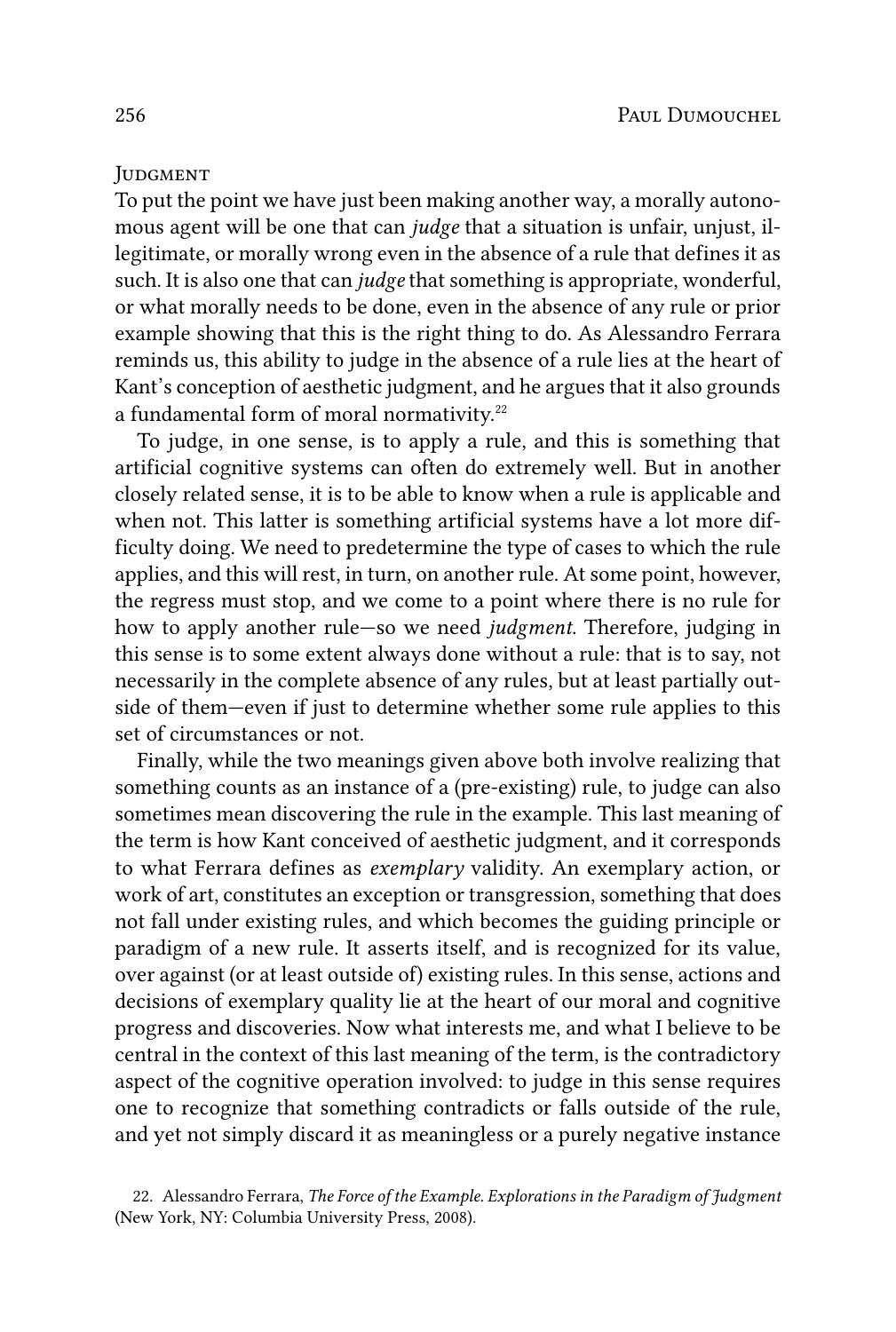of something—to recognize it, that is, as meaningful nonetheless, either in itself or relative to the very rule it contradicts. Precedents in common law sometimes play such a role, functioning either as something that exemplifies a rule or as prompting us, in an exemplary way, to transform its meaning and domain of application.

To judge without a rule is something that today's artificial systems are unable to do. This deficiency is partially technical, it being due to the way in which they learn. It is also due to the way they are embodied. The fact that they are not individually embodied, and therefore cannot be morally autonomous, condemns them to only ever instantiate a unique point of view—one which, because of the fact that they learn through reinforcement, they can only reassert in all circumstances. This makes it impossible for them to learn through contradiction. The human being's ability to judge is, I believe, a consequence of what Hannah Arendt called "the human condition of plurality, the fact that men, not Man, live on the earth and inhabit the world."23 In other words, it is the plurality of points of view which individually embodied morally autonomous agents bring with them that allows us to judge—to recognize—that what falls outside the rule can also be the foundation of a new rule, that its failure to fit the rule does not make it meaningless.

It may, of course, be objected that humans are not very good at judging. Examples of bad judgment abound in both the private and public spheres. This is certainly the case. However, as this objection itself clearly illustrates, humans do distinguish between good and bad judgments, and they are impressed by exemplary good (and bad) judgments, which are exemplary precisely because they give rise to new rules or norms of what should or should not be done. We may disagree with each other about what constitutes a good judgment, but the language of judgment, and of exemplary judgments, is one in which we humans are ourselves conversant. Artificial cognitive systems are not.

Interestingly, contradictory judgments are at the heart of some of the most important intellectual activities human beings engage in: law, politics, science, philosophy and theology. At the same time, in all of these areas there has always existed a tendency towards unification, towards passing over or erasing such disagreements and contradictions and replacing them by a single unique point of view. The central characteristics of present-day artificial intelligence suggest that it constitutes another expression of that

<sup>23.</sup> Hannah Arendt, *The Human Condition* (Chicago, IL: University of Chicago Press, 1958), 7.